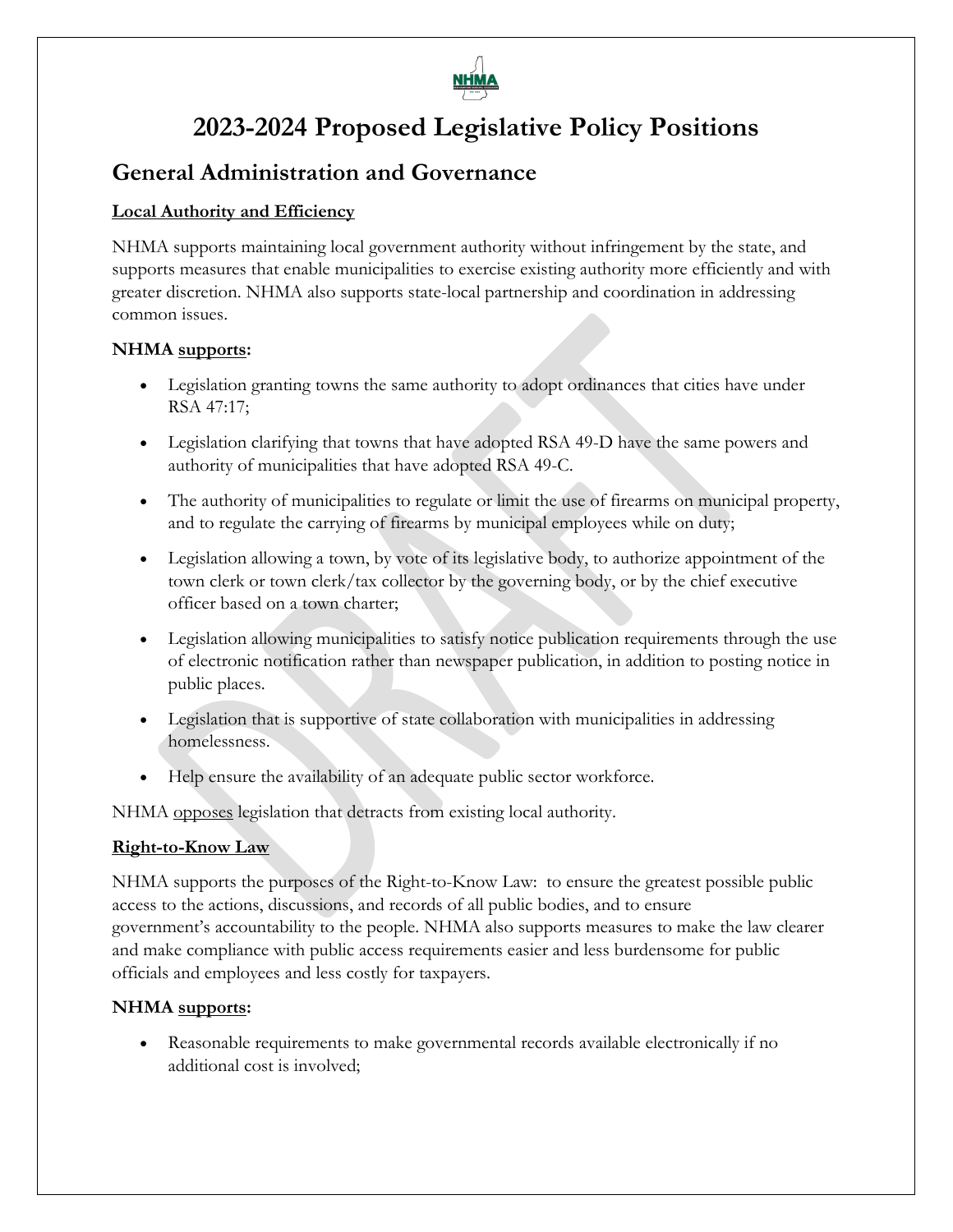

- The ability to recover reasonable labor costs and other costs for responding to voluminous or excessive record requests;
- Exemptions from disclosure that are easy to administer and that provide appropriate protection for confidential and other sensitive information;
- An expedited and inexpensive process for resolving right-to-know complaints;
- Legislation and funding that provide support for education about the Right-to-Know Law.
- Authority of municipalities to set the meeting locations, conditions, and modalities (including in-person, remote, or combined in-person/remote) for meetings of councils, boards, committees, and commissions.

#### **Elections**

NHMA believes that state and local elections should be fair and open, that voting should be simple and convenient without risking election integrity or security, and that election processes should be efficient without imposing undue burdens on local officials.

#### **NHMA supports:**

- Establishment of an independent redistricting commission to draw election districts fairly and without regard to partisan advantage;
- Local autonomy over town and city elections;
- More frequent state review and approval of electronic ballot-counting devices;
- Registration and voting processes that are not unnecessarily complex or burdensome, either to voters or to election officials;
- The use of secure technology such as electronic poll books to make election processes more efficient;
- Greater flexibility in the processing of absentee ballots;
- State assistance for the cost of accommodations for disabled voters in local elections.

## **Labor and Employment**

NHMA recognizes the importance of municipal employees, the need for good working conditions, and the right of employees to organize if they choose. NHMA also believes municipal employers should be free to set reasonable terms and conditions of employment or negotiate the same with their employees or employee representatives, without undue state interference.

**NHMA supports** existing laws governing public employee labor relations, and opposes changes that impose greater burdens or liabilities on employers.

## **NHMA opposes:**

• Legislation creating a mandatory "evergreen clause" for public employee collective bargaining agreements;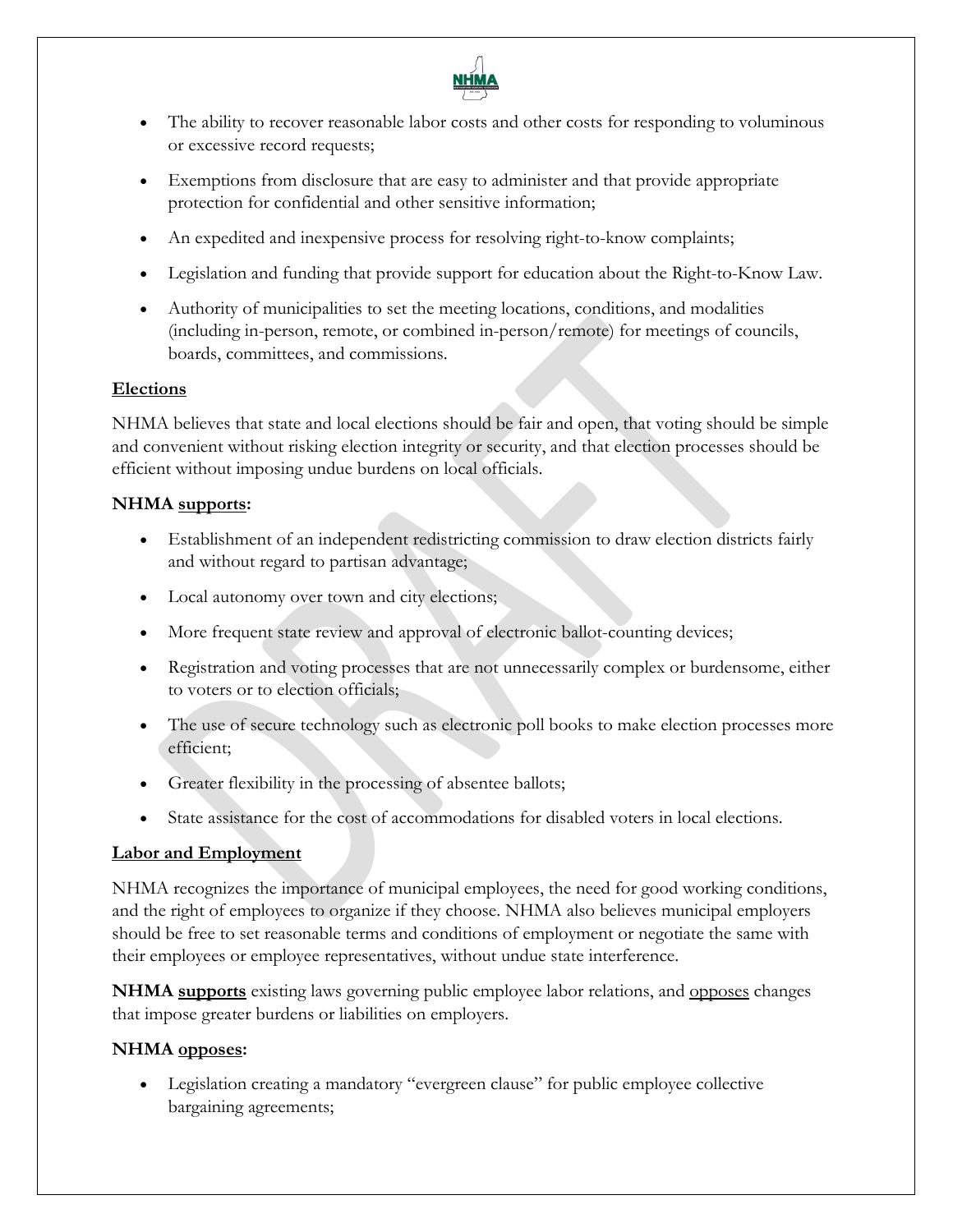

- Mandatory binding arbitration as a mechanism to resolve impasses in municipal employee collective bargaining;
- A right to strike for public employees;
- New mandated employee benefits, including any proposal to enhance retirement system benefits that may increase employer costs in future years;
- Unnecessary limits on municipalities' discretion in making hiring decisions;
- Restrictions on municipalities' ability to privatize or use contracted services.

#### **Substance Use, Prevention & Response**

#### **NHMA supports:**

- State funding to address substance use disorder for the following efforts:
	- o Prevention
	- o Treatment
	- o Recovery
	- o Enforcement;
- Legislation that supports prevention, treatment, recovery, and enforcement efforts.

#### **NHMA opposes:**

- Reductions in state funding for substance use disorder or recovery support programs;
- Legislation that makes it more difficult to address the substance use disorder problem in our communities.
- Legislation that authorizes the sale of cannabis unless the following requirements or conditions are included:
	- o The processing, manufacture, refinement or sale of cannabis products in any municipality shall only be permitted after the legislative body of that municipality has adopted the provisions of enabling state legislation permitting such activities--"optin, not "opt out."
	- o Legislation that legalizes the sale of cannabis must include provisions for adequate and sustained funding to municipalities to address the costs associated with legalization because municipalities will be the governmental entities that will have to directly deal with the impacts of legalization, including local funding for items such as the following:
		- i. Substance abuse and the costs to provide care to those needing assistance.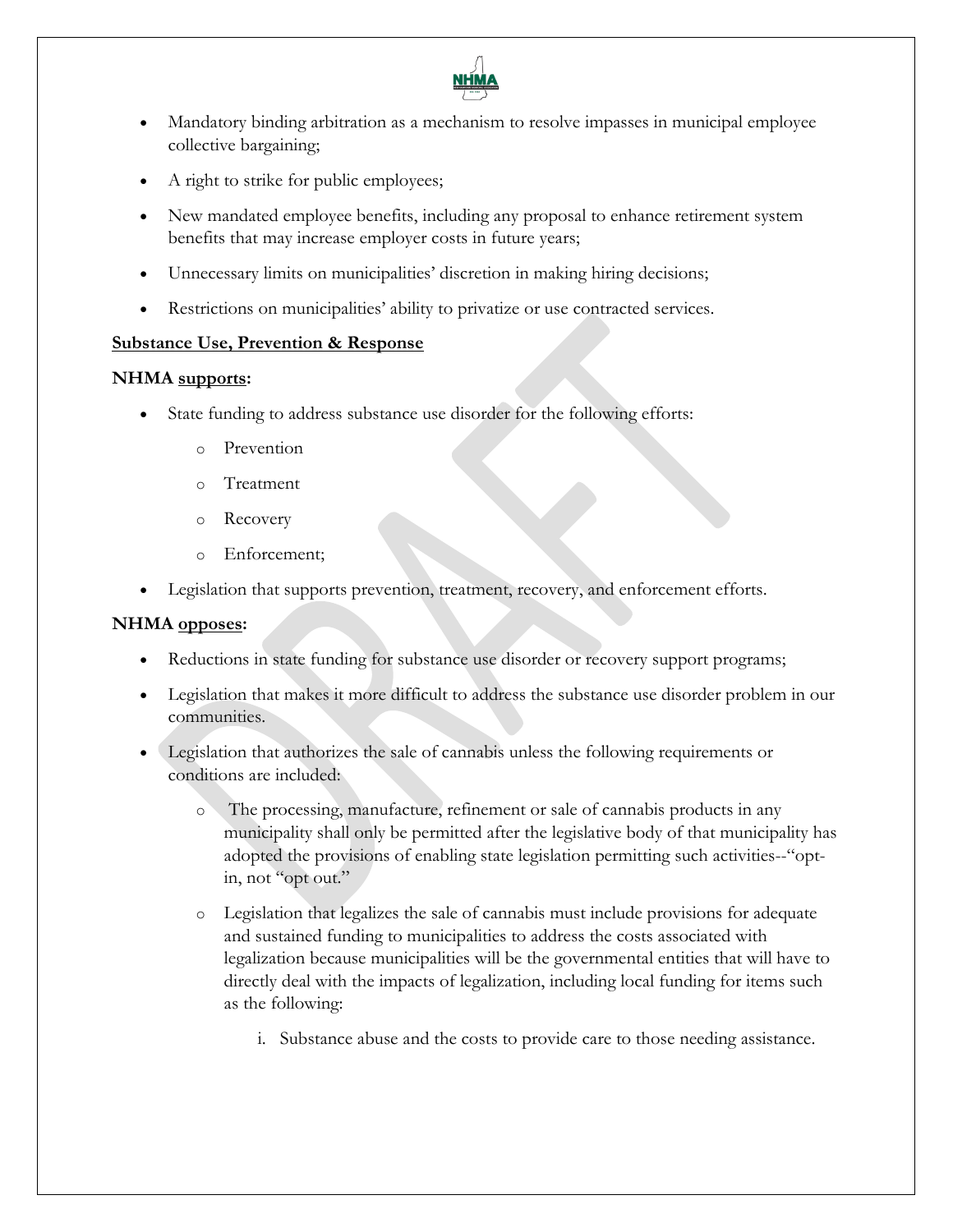

- ii. Local police will be the first line of enforcement for underage use, impaired driving and the resultant social problems that are related to use of what is presently a controlled substance.
- iii. Fire departments and EMS agencies are likely to see an increase in calls for overdoses of those abusing cannabis.
- iv. The need for a significant enhancement in the DRE (Drug Recognition Expert) Program to ensure local departments can adequately enforce motor vehicle laws related to persons who choose to drive while impaired will be necessary.
- o Any legislation allowing for retail establishments for the sale of cannabis or cannabis products shall include a requirement for a host community agreement with the municipality in which a marijuana establishment is located, which may include provisions such as a community impact fee; a limit on the percentage of sales of total gross receipts that are related to cannabis sales; security measures for premises; agreements to fund police details when necessary; for crowd or traffic control; and termination of business provisions.

# **Finance and Revenue**

## **Property Taxes and Related Revenues**

NHMA supports legislation that allows municipalities to manage property tax levies in a manner that stabilizes tax rates and ensures equity, fairness, and efficiency in the assessment and collection of property taxes.

- The continuing right of municipalities to use any recognized method of appraisal upheld by the New Hampshire judicial system;
- Legislation to ensure that:
	- o property taxes are assessed to the proper owner by requiring that all owner name changes be separately filed at the registry of deeds when such an owner change is not created by a transfer of the property, and
	- o all liens, whether of a private or institutional nature, be filed at the registry of deeds, and that all changes to the name of a recorded lienholder be similarly filed;
- A legislative commission to study assessment and collection of property taxes and/or municipal utility fees on manufactured housing on land of another and on transient-type properties;
- Legislation ensuring fairness and accuracy in property tax exemptions including ensuring that all household income and assets are taken into account;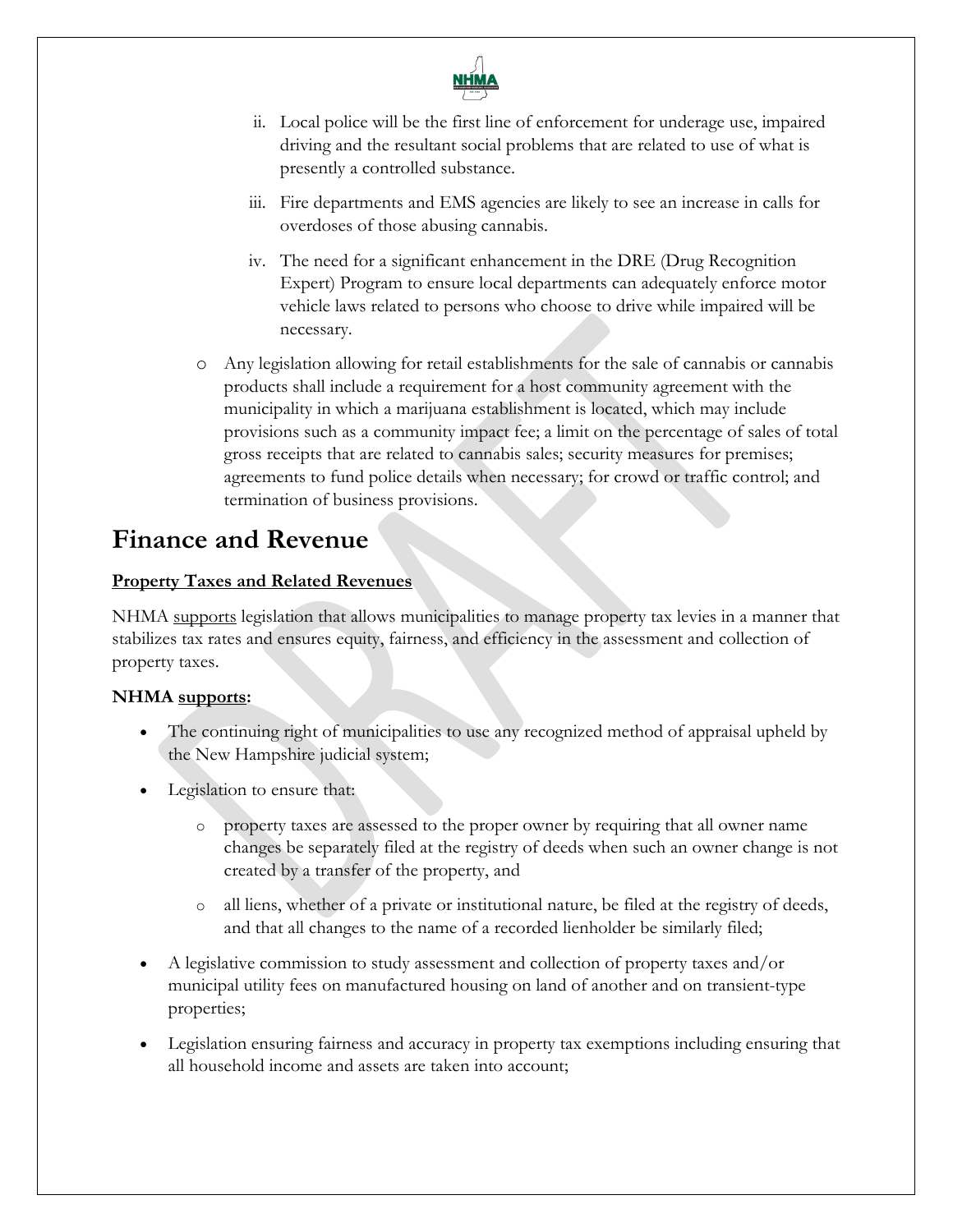

- Legislation that prohibits the use of the income approach by a taxpayer in any appeal of assessed value if the taxpayer refuses to provide such information as requested by the municipality;
- A legislative commission to study reimbursement through payments in lieu of taxes (PILOTs) for municipal services provided to exempt charitable properties, including charitable non-profit housing projects;
- Legislation amending RSA 80:56 to enable municipalities to charge a fee for any financial remittance issued to the municipality that is returned as uncollectible;
- Legislation to lower the abatement interest rate that municipalities pay under RSA 76:17-a from six percent to four percent to align it better with the interest rates on delinquent taxes that were lowered by the legislature in 2019.

- Legislation that directly or indirectly increases property taxes, including but not limited to new or expanded mandatory exemptions or credits, or changes in the process for valuing, assessing, or taxing specific classes of properties;
- Legislation that undermines the basic goals of the current use program or reduces the 10 acre minimum size requirement for qualification for current use beyond those exceptions now allowed by the rules of the Current Use Board;
- Legislation that expands the definition of "charitable" in RSA 72:23-l unless the state reimburses municipalities for the commensurate loss of property tax base;
- An assessment methodology for big box stores that employs comparisons to "dark store" properties abandoned or encumbered with deed restrictions on subsequent use.

## **State Aid and Non-Property Tax Revenues**

NHMA supports funding of state aid to municipalities, supports legislation authorizing local control over non-property tax revenue streams, and opposes legislation that reduces, suspends, or eliminates existing local taxes, fees, or state aid**.** 

- Full restoration of revenue sharing under RSA 31-A;
- A state transportation policy that provides adequate and sustainable funding for state and municipal infrastructure and transportation systems and maintains at least the 12 percent share of state highway funds distributed to municipalities;
- Legislation authorizing the establishment of local option fees and providing for periodic adjustments to statutory fees to compensate for factors including, but not limited to, the effects of inflation, such as an increase in the maximum optional fee for transportation improvements;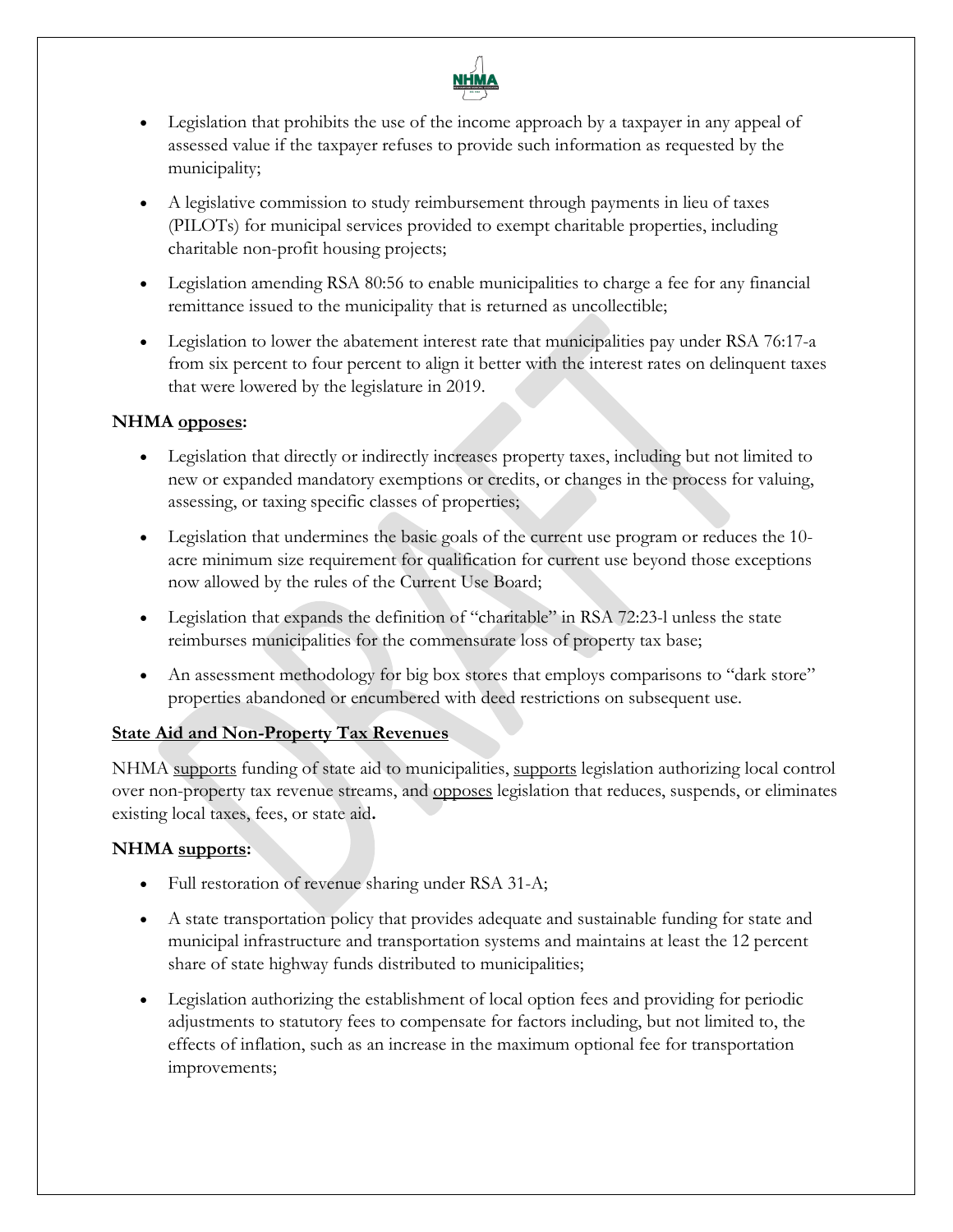

- Legislation to ensure the collection of unpaid bills for ambulance and other emergency services;
- Reimbursement from the state for the cost of municipal services provided to state-owned properties;
- Legislation amending motor vehicle registration enforcement laws to ensure collection of all state and local registration fees owed by New Hampshire residents;
- Legislation amending RSA 36-A:5 II to allow trustees of trust funds to invest conservation funds instead of only the town treasurer, if voted by the legislative body;

- Legislation that would repeal the dedicated fund created to share 30% of state meals and rooms tax revenue with municipalities along with any further reduction to the percentage shared, or any further reduction to the state meals and rooms tax.
- Diversion of state highway funds for state non-transportation network purposes.

## **New Hampshire Retirement System (NHRS)**

NHMA supports the continuing existence of a retirement system for state, municipal, school, and county government employees that is secure, solvent, fiscally healthy, and financially sustainable, and that both employees and employers can rely on to provide retirement benefits for the foreseeable future.

## **NHMA supports:**

- Restoration of up to 35% of the state's share of employer costs for police, teachers, and firefighters in the current defined benefit plan and any successor plan, with the goal being a 35% re-instatement of the state contribution;
- Inclusion of participation by a municipal official designated by NHMA on any legislative study committee or commission formed to research alternative retirement system benefits plans or designs;
- Performance of an actuarial analysis of any legislation proposing benefits changes or other plan changes that may affect employer contribution rates.

## **NHMA opposes:**

- Legislation expanding benefits that increase current or future employer contribution costs;
- Legislation that assesses additional charges on employers beyond NHRS board-approved rate changes;
- Legislation that expands the eligibility of NHRS membership to positions not currently covered by the plan;
- Legislation further restricting a municipality's ability to employ NHRS retirees in part-time positions or the imposition of any fees or penalties associated with such employment.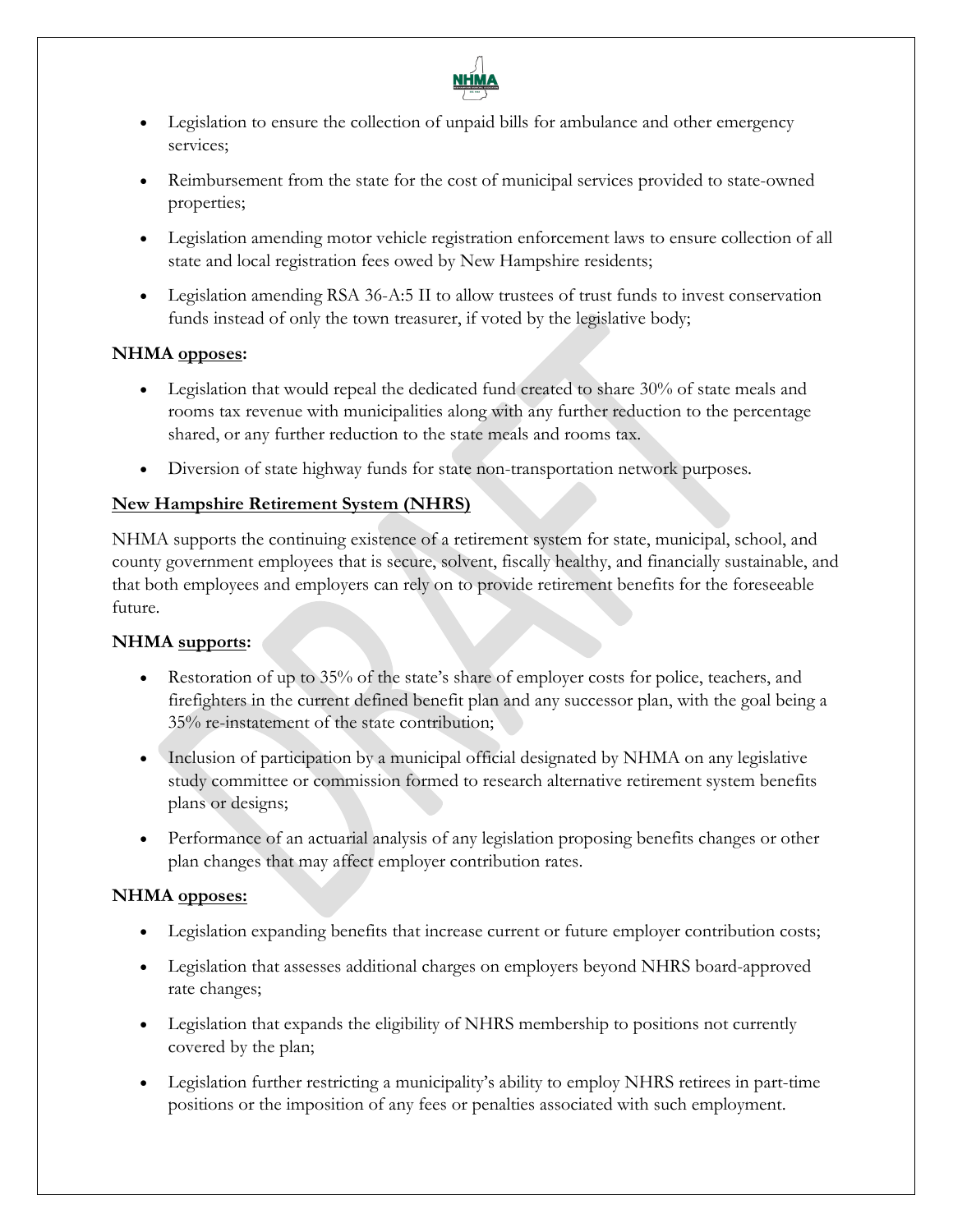

#### **Education Funding**

NHMA supports a revenue structure for funding an adequate education to meet the state's responsibilities as defined by the constitution, statutes, and the common law with revenue sources that are predictable, stable, and sustainable.

## **NHMA supports:**

- A revenue structure that is not disruptive to the long-term economic health of the state;
- A revenue structure that is efficient in its administration;
- A revenue structure that is fair to citizens.

#### **NHMA opposes:**

• Retroactive changes to the adequate education funding distribution formula after the notice of grant amounts has been provided to local governments.

## **Infrastructure, Development, and Land Use**

#### **Energy, Environment, and Sustainability**

NHMA supports preservation and enhancement of municipal energy, climate, and sustainability planning for communities, protection of the natural environment, and implementation of clean and renewable energy, while recognizing the need for municipalities to manage their resources and the natural environment without undue cost.

- Legislation that broadens municipalities' ability to install and use renewable energy sources, including higher caps or elimination of caps on net energy metering;
- Legislation that provides financial and other assistance to municipalities for conservation techniques and installation and maintenance of renewable energy sources;
- Legislation that allows municipalities to adopt local environmental regulations that are no less stringent than those implemented by the state;
- Legislation that enables municipalities to enact measures that promote local energy and land use systems that are both economically and environmentally sustainable;
- Legislation that protects and preserves local natural resources and public infrastructure, builds community resilience, and fosters adaptation to climate change and mitigates its risks;
- Policies that support customer and community choice in energy supply and use competitive market-based mechanisms to promote innovation, cost effectiveness, and sustainability; and
- Legislation that provides state or federal assistance to municipalities to mitigate environmental inequity impacts faced by their residents, and drive early local engagement in decision processes.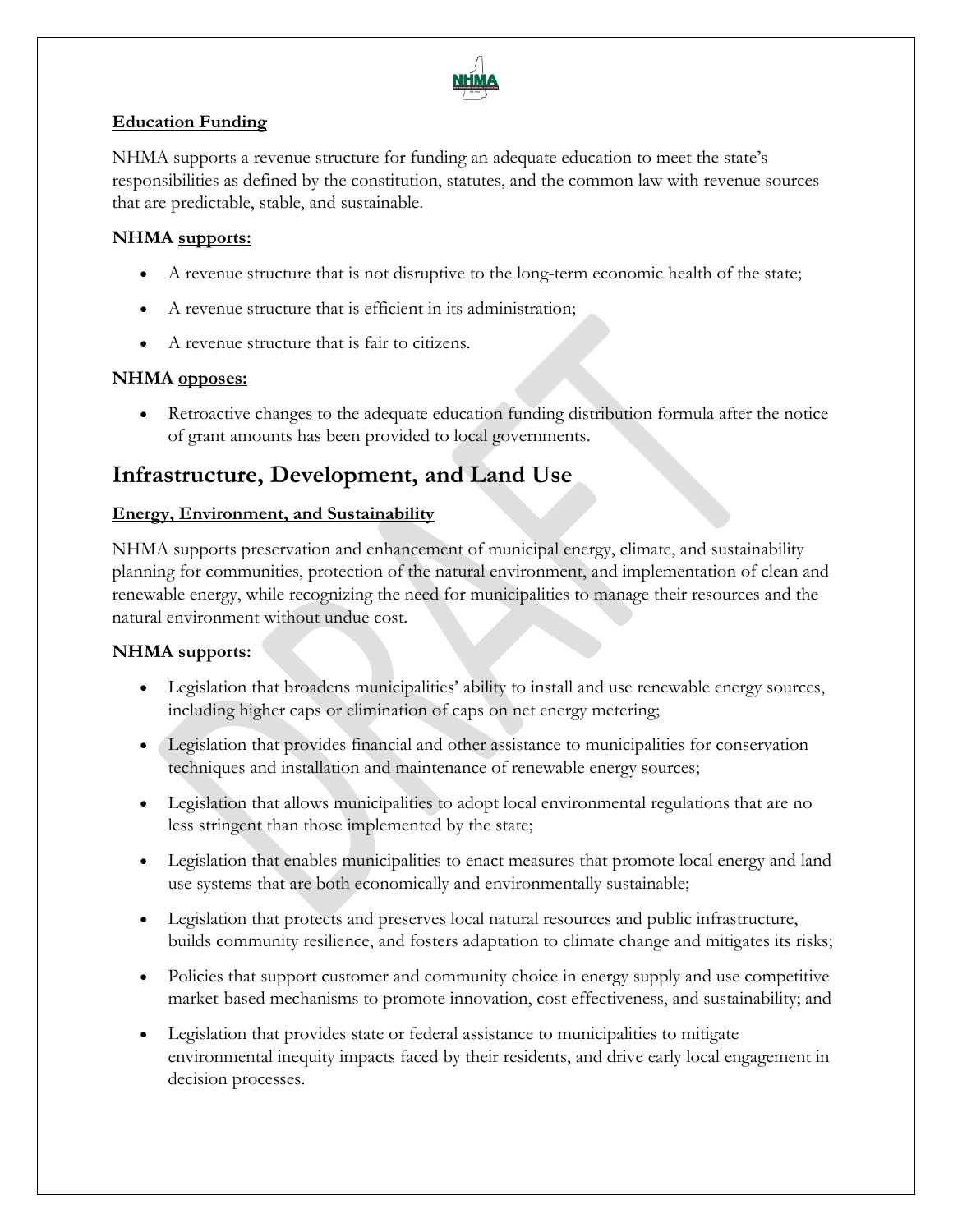

• Legislation that overrides local determinations of appropriate energy sources and regulations.

## **Water Resources Protection, Control, and Management**

NHMA supports measures enabling municipalities to protect, control, and efficiently and safely manage water infrastructure and its resources. NHMA believes the State should support its commitments to municipalities for water infrastructure programs and that any new mandates that impose additional costs on municipalities must be funded by the state or federal government.

#### **NHMA supports:**

- Legislation that provides state or federal investment in maintaining and improving the state's critical water infrastructure, including, but not limited to, dams, public drinking water systems, wastewater systems, stormwater systems, and surface and groundwater;
- Legislation that encourages regional and innovative solutions to drinking water, wastewater, stormwater, and surface and groundwater issues;
- Regulation of emerging contaminants at appropriate and feasibly achievable levels when supported by relevant scientific and technical standards that are broadly accepted by peer review and cost-benefit analyses, when coupled with appropriate state or federal funding.

#### **NHMA opposes:**

• Enactment of stricter drinking water, wastewater, stormwater, or surface water and groundwater regulations for municipalities unless any costs of compliance are funded by the state or federal government.

#### **Solid Waste Management**

NHMA recognizes the need for efficient, economical, and environmentally sensitive mechanisms for solid waste management which allow municipalities to use the most appropriate disposal systems. NHMA believes any new mandates that impose additional costs on municipalities must be funded by the state or federal government.

- Programs that support municipal, regional, and state strategies to manage solid waste through reduction, reuse, recycling, resource recovery, composting, and other measures, while maintaining local control;
- State programs that address existing and emerging contaminants at no additional cost to municipalities;
- Fees or assessments on solid waste or recycling that are used to provide direct support or enhancement of local or regional solid waste, household hazardous waste, and recycling programs.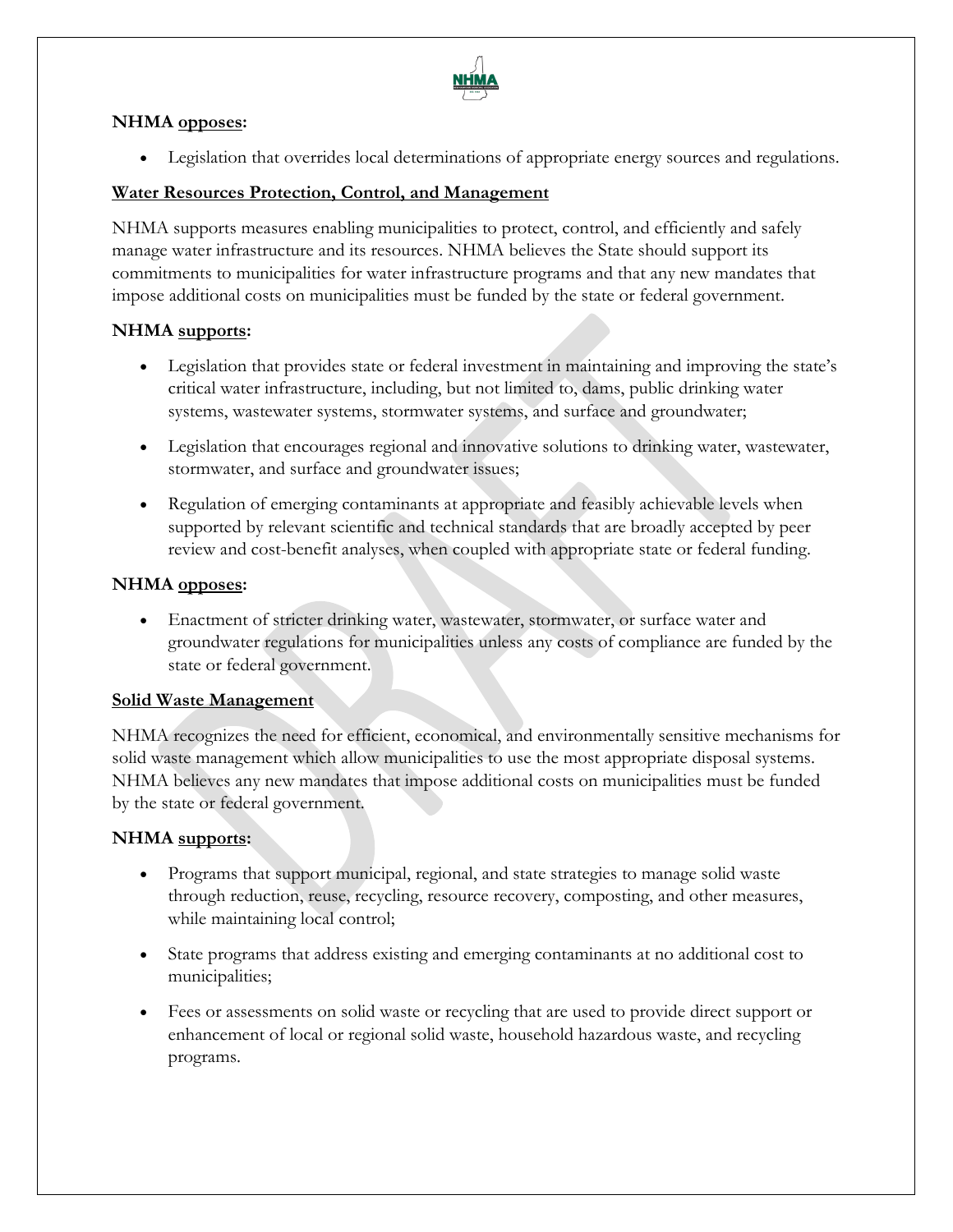

## **Housing**

NHMA recognizes the need for diverse and affordable housing in New Hampshire and the responsibility of each municipality to afford reasonable opportunities for the development of diverse and affordable housing. NHMA believes municipalities should have discretion in how to satisfy this responsibility and supports legislation that enables municipalities to find innovative ways to ensure an adequate supply of housing.

## **NHMA supports:**

- Legislation that allows municipalities to require the inclusion of affordable and diverse housing opportunities as part of new housing developments;
- Financial and other incentives to municipalities to encourage development of diverse and affordable housing;
- Statewide efforts to provide housing for those recovering from substance misuse, subject to reasonable municipal regulation;
- Policies that encourage documentation and financial traceability of cash and bartered rental transactions;
- Legislation and policies that encourage creative and flexible approaches to meeting housing needs of current and future demographics in different regions.
- Legislation which promotes a collaborative approach between the state, municipalities, and other key stakeholders to address the state's housing shortage.

#### **NHMA opposes:**

- Legislation and policies that allow for or encourage housing practices that exclude people from and decrease the availability of quality, affordable housing;
- Legislation that erodes local control over land use decisions.

## **Land Use**

NHMA supports the long-standing authority of municipalities to regulate land use matters with minimal interference from the state.

- Legislation authorizing municipalities to regulate short-term rentals of residential properties, including licensing requirements and health and safety protections;
- Legislation enabling municipalities at their discretion to adopt more recent editions of national/international building and fire codes than the current state-adopted editions.
- Legislation that supports the adoption of more recent editions of the national/international building and fire codes after review and recommendation by the Building Code Review Board and/or the State Fire Control Board.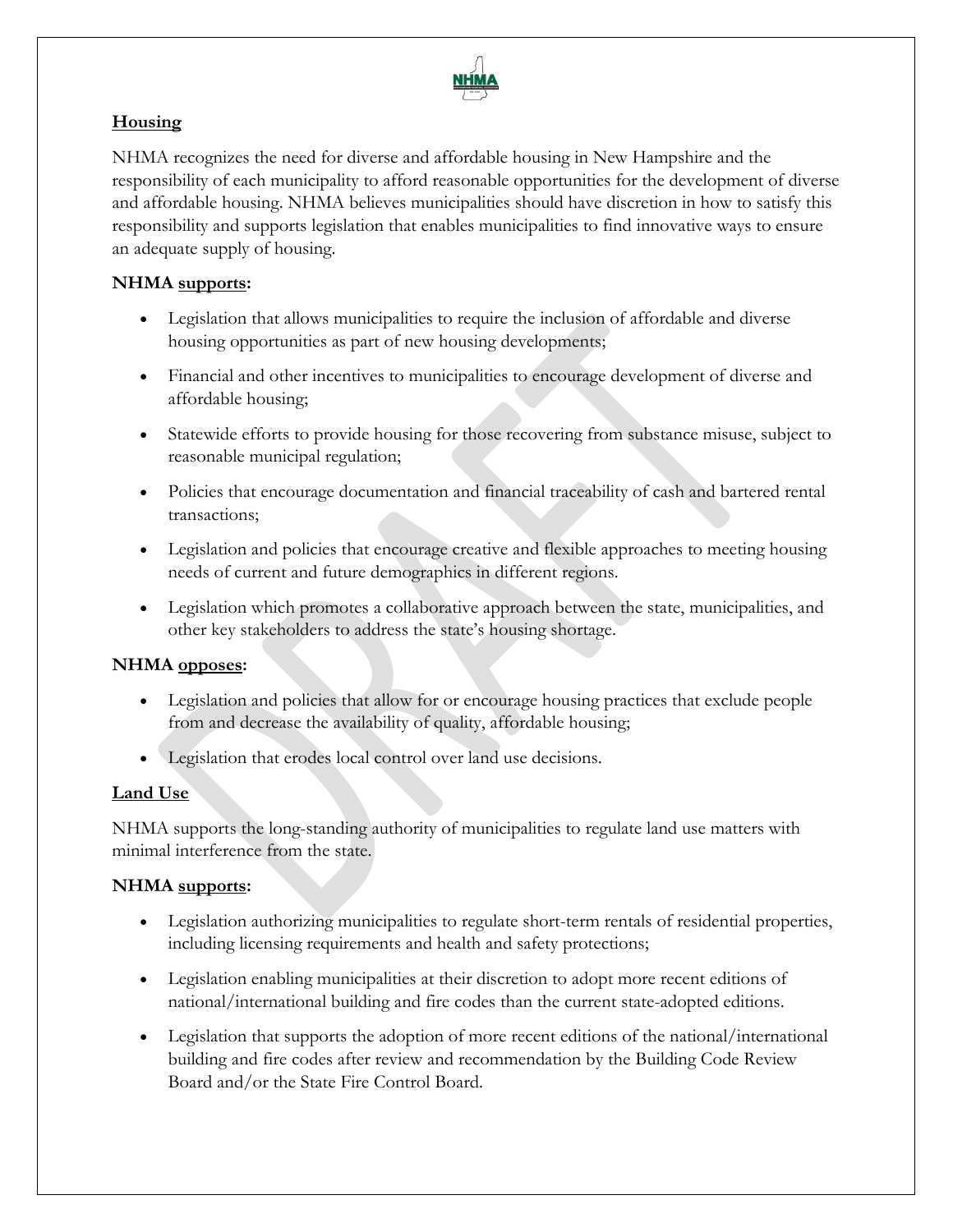

- Legislation that limits municipal control in implementing statewide priorities in zoning and land use regulation;
- New state mandates requiring municipalities to allow specific types of housing;
- All other statewide land use mandates.

## **Information Technology, Communications, and Cybersecurity**

NHMA supports initiatives to make the most current information and communication technology accessible to New Hampshire communities, so long as local authority over land use regulation and safety issues is not compromised.

#### **NHMA supports:**

- Legislation that increases the ability of municipalities, especially those in rural and remote areas, to facilitate and advance access to reliable broadband technology to the premises in their communities;
- Legislation that provides flexibility for municipalities in accessing poles and pole attachments, including legislation that directs the New Hampshire Public Utilities Commission to adopt the FCC rule on access to poles called "One-Touch-Make-Ready" in order to facilitate bringing high-speed fiber optic cable to service all New Hampshire communities, homes, and businesses by internet service providers (ISPs) in an expedient and cost-effective manner;
- Legislation that provides state and federal investment, including grants, for installation of high-speed fiber optic broadband technology to serve all New Hampshire communities, homes, and businesses;
- Legislation that requires or encourages and incentivizes providers to disclose information to local government relative to access and broadband connections provided in the municipality to help municipalities better understand and address the needs of their community;
- State investment in cybersecurity assistance to municipalities to protect data and infrastructure.

#### **NHMA opposes:**

- Legislation that limits municipalities' ability to prevent or regulate deployment of technologies that would interfere with the management of the right of way;
- Statewide mandates on cybersecurity practices unless any associated costs are funded by the state or federal government.